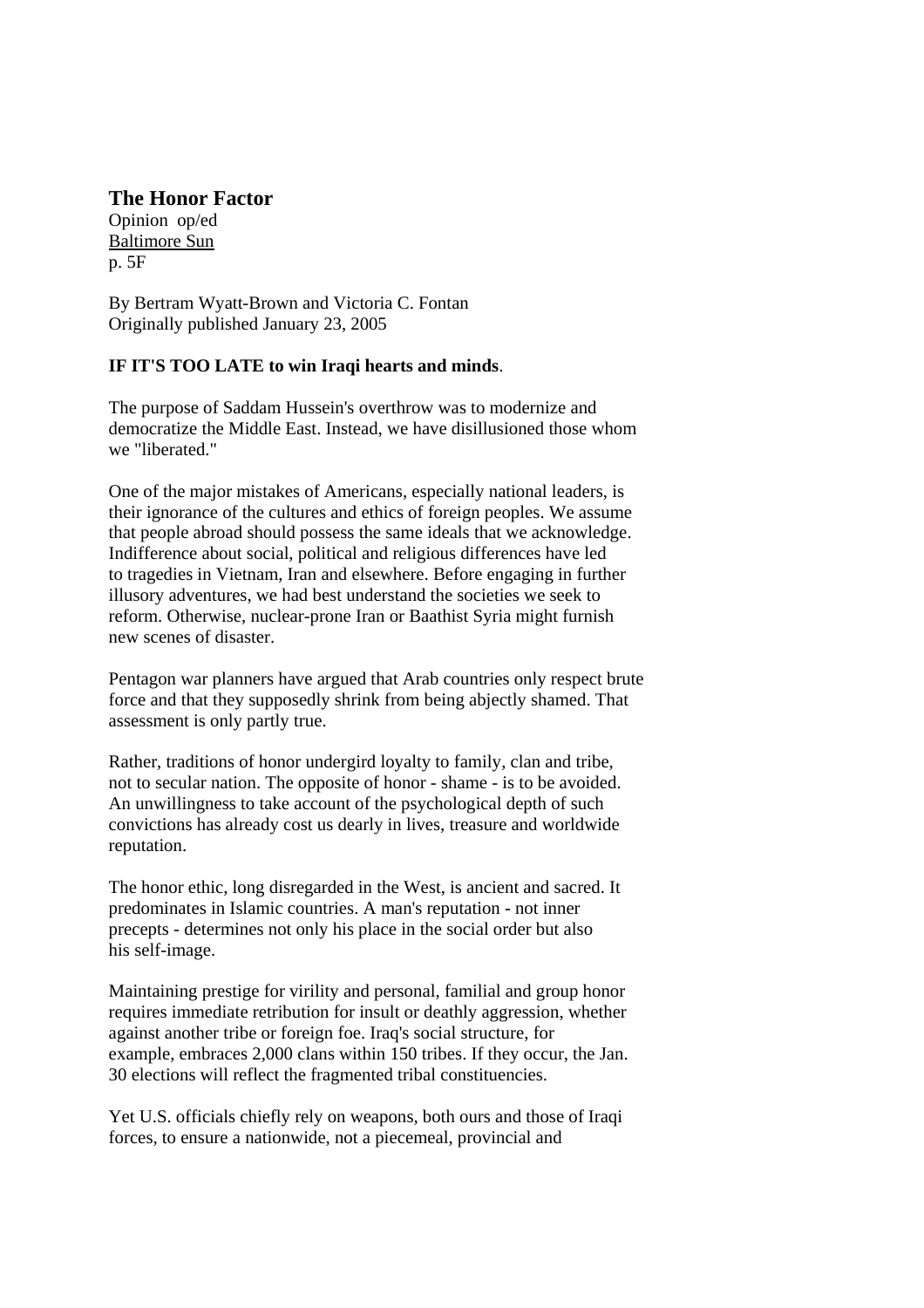patrimonial election result. A major motive for suicidal assault, such as the mess hall bombing in Mosul that killed 22 Americans, is the fierce desire to re-establish a vital sense of tribal honor.

Self-sacrifice against hated Western invaders becomes an act of supreme heroism. Only occasionally do we learn that U.S. Army officers or Marines use diplomacy to preserve the honor of local sheiks and citizens. An example: At Mosul, Capt. Bill Jacobsen of the 24th Infantry Battalion quickly learned to show respect for Iraqis' honor, saying he learned in three months that diplomacy mattered more than military force, according to a news report. As a result, U.S. forces received more vital anti-insurgent information, and better U.S.-Iraqi relations were stimulated. Tragically, he died in the mess hall explosion.

Three blunders in which indifference toward Iraqi honor played a role in creating the current chaos:

# The now universally discredited Pentagon disbanding of Mr. Hussein's army and bureaucracy May 16, 2003. The edict grossly violated the Sunni tribes' sense of themselves. Some Baathist members of the police and army lost sharaf, or honor, as applied to group cohesion. Though once respected, these well-trained professionals could no longer provide a sense of security.

Many more were stripped of ihtiram, or deference. Without weapons, they lacked the means to shield their women from possible assault and rape. Throughout the Islamic region, protection of women's honor, ird, inflames men to near obsession because women are judged to be the center of male possessiveness. In the Middle East, to re-establish family honor, relatives may kill the victim of rape, regardless of extenuating circumstances.

# The anti-Baathist edict deprived hundreds of thousands of people of incomes needed to support their families. Continuing joblessness further degrades self-identity, an emotional deprivation inciting outraged, violent resistance.

# The Abu Ghraib prison scandal. Not only Iraqis but Middle Easterners generally learned how our government can humiliate the helpless. Shaming men sexually erases self-respect.

A Yemeni in Fallujah before its fall confessed that photos taken at Abu Ghraib had propelled him from driving a taxi in Yemen's capital, Sana, to the ranks of the insurgents.